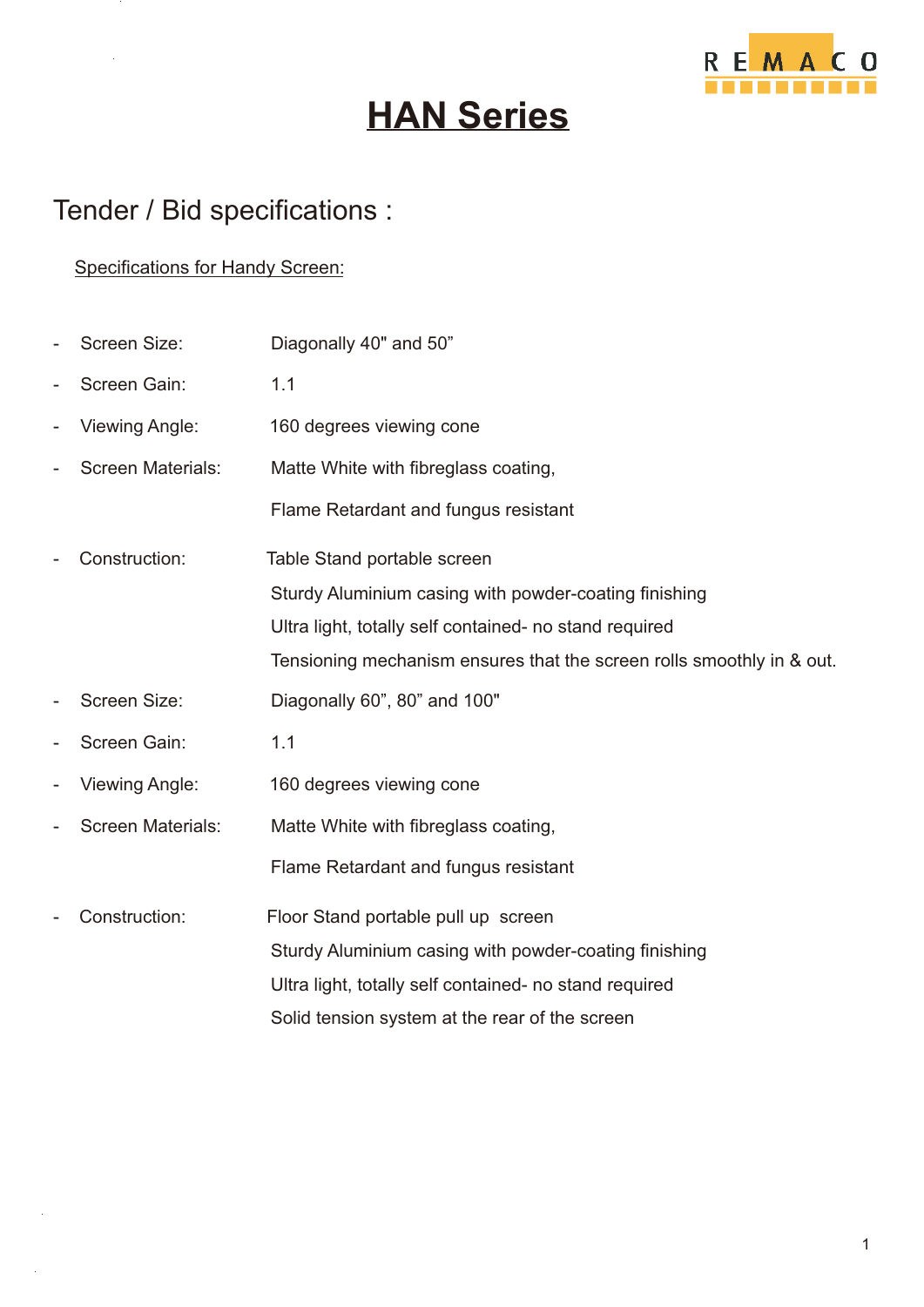

## Dimension of HAN Series Screen

### **HAN-40T and HAN-50T**





### **HAN-40T**

**Screen Dimension:** W: 800mm x H: 600mm , Diagonal: 40 inches **Case Dimension:** L: 765mm x W: 90mm x H: 70mm **Weight:** 2.7kg

### **HAN-50T**

**Screen Dimension:** W: 1020mm x H: 770mm , Diagonal: 50 inches **Case Dimension:** L: 920mm x W: 90mm x H: 70mm **Weight:** 3.0kg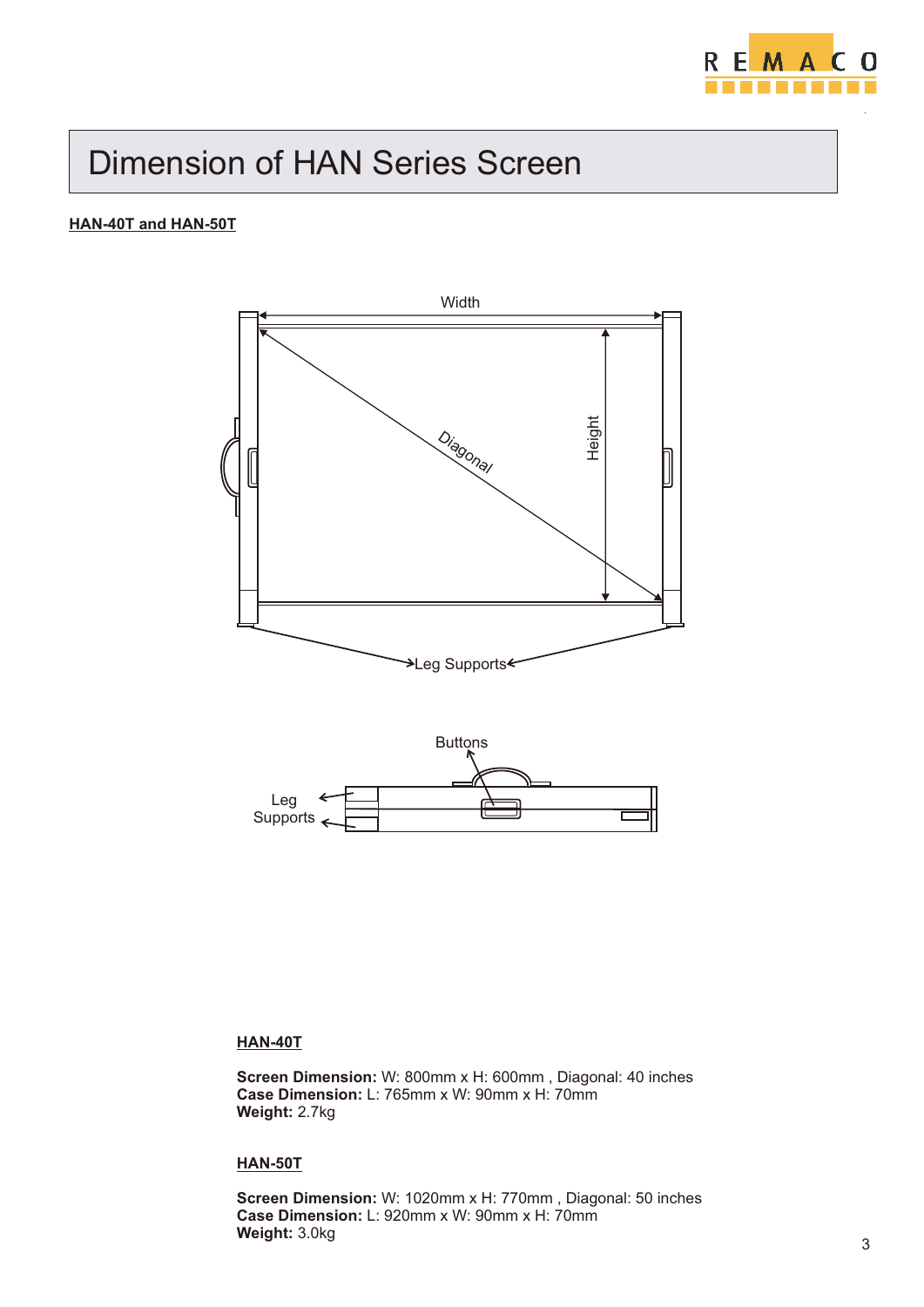

# Dimension of HAN Series Screen

### **HAN-60F and HAN-80F**



### **HAN-60F**

**Screen Dimension:** W: 1220mm x H: 910mm , Diagonal: 60 inches **Case Dimension:** L: 1740mm x W: 130mm x H: 100mm **Weight:** 9.7kg

### **HAN-80F**

**Screen Dimension:** W: 1720mm x H: 1075mm , Diagonal: 80 inches **Case Dimension:** L: 1831mm x W: 151mm x H: 132 mm **Weight:** 12.0kg